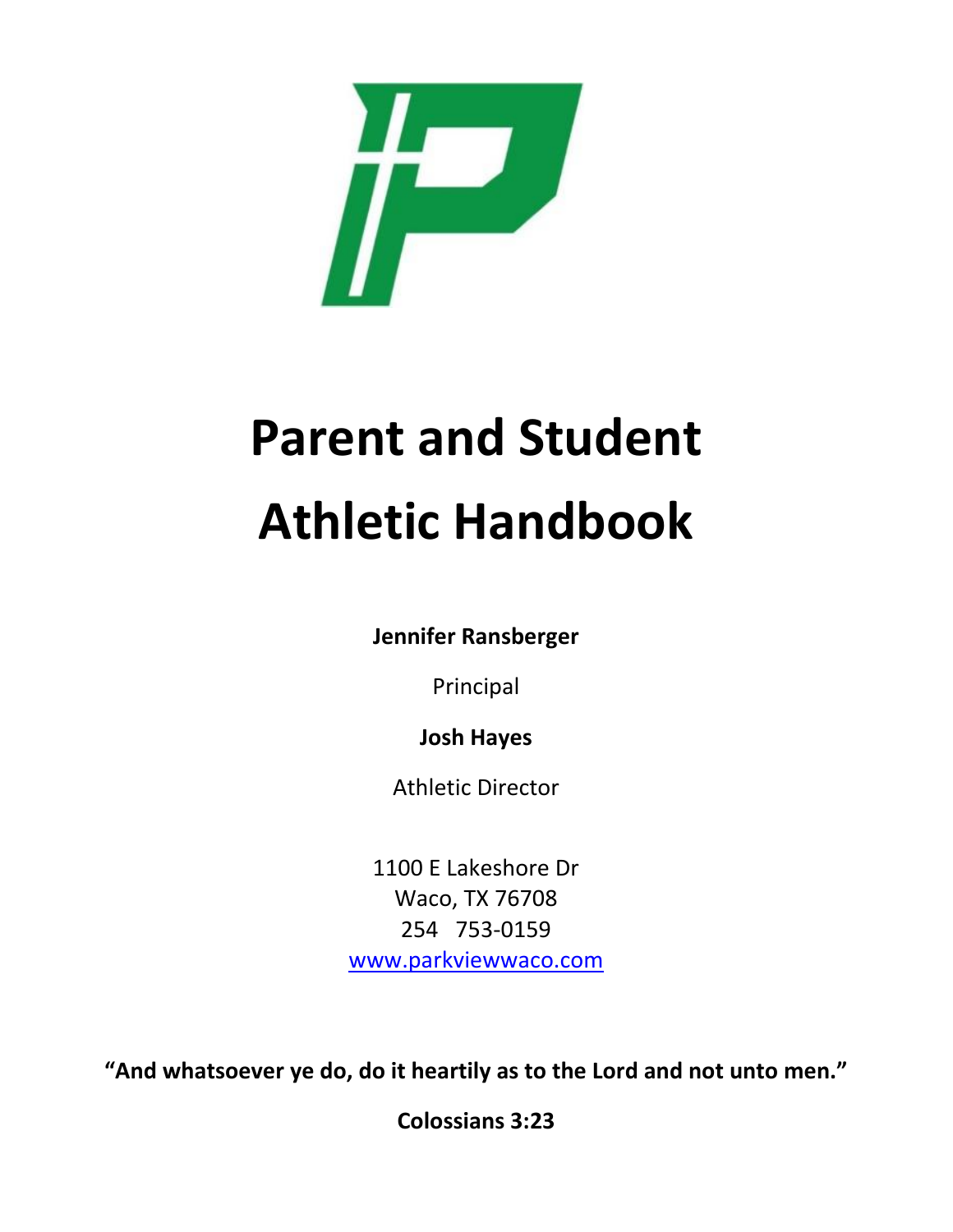**\*All Athletes are required to abide by the rules and guidelines in this handbook as well as the Parkview Christian Academy Student Handbook and Code of Conduct. A student is considered an athlete if they participate in any of the following sports: Football, Volleyball, Basketball, Baseball, Softball, Track, Cross Country, Powerlifting or Cheer.**

#### **Requirements:**

We believe that our athlete's participation develops them mentally, socially, physically, and spiritually. The activities of the athletic department at PCA are a part of the total education program to challenge your student's potential. Athletics can also teach you many life lessons in ways that cannot be achieved in a classroom setting. Parkview Athletic Department has a vision of excellence. We want to provide a competitive experience that breeds athletic and academic success; most of all, Christ-like character. We are a Christcentered community and we, first, must honor Christ in everything we do. We are not created to be mediocre! Secondly, we must have a respect for the sport. Thirdly, we must have a commitment to our team. We want to pursue excellence and be "The Team to Beat".

All PCA sports are governed by the rules of the Texas Christian Athletic Fellowship (TCAF)

#### REQUIREMENTS:

- 1. Ensure that all required paperwork is on file in the School Office
	- a. Obtain an annual Physical Exam
		- i. This may be performed by a personal physician or at the PCA Physical Night
	- b. If transferring from another high school, turn in signed TCAF Player Participation Form.
	- c. Signed Athletic Covenant page from this handbook as well as a signed Parent/Student Acknowledgement of the PCA Student Handbook & Code of Conduct page from the PCA Student Handbook
	- d. Pay all athletic fees before the  $1<sup>st</sup>$  regular season game of the sport you are participating in

2. Maintain academic eligibility as outlined in the PCA Handbook. (Homeschoolers must submit grade reports every 9 weeks.)

*\*NOTE:* Students WILL NOT be allowed to participate in games until they have completed and turned in all the above items to the School Office

#### **POLICIES**

#### **Athletic Period**

All athletes, no matter what sport they are currently in, will participate in an organized athletic/workout period during the semester in which the sport they are participating in takes place. Senior athletes who are off campus must report back at 2:30pm if their sport is in season.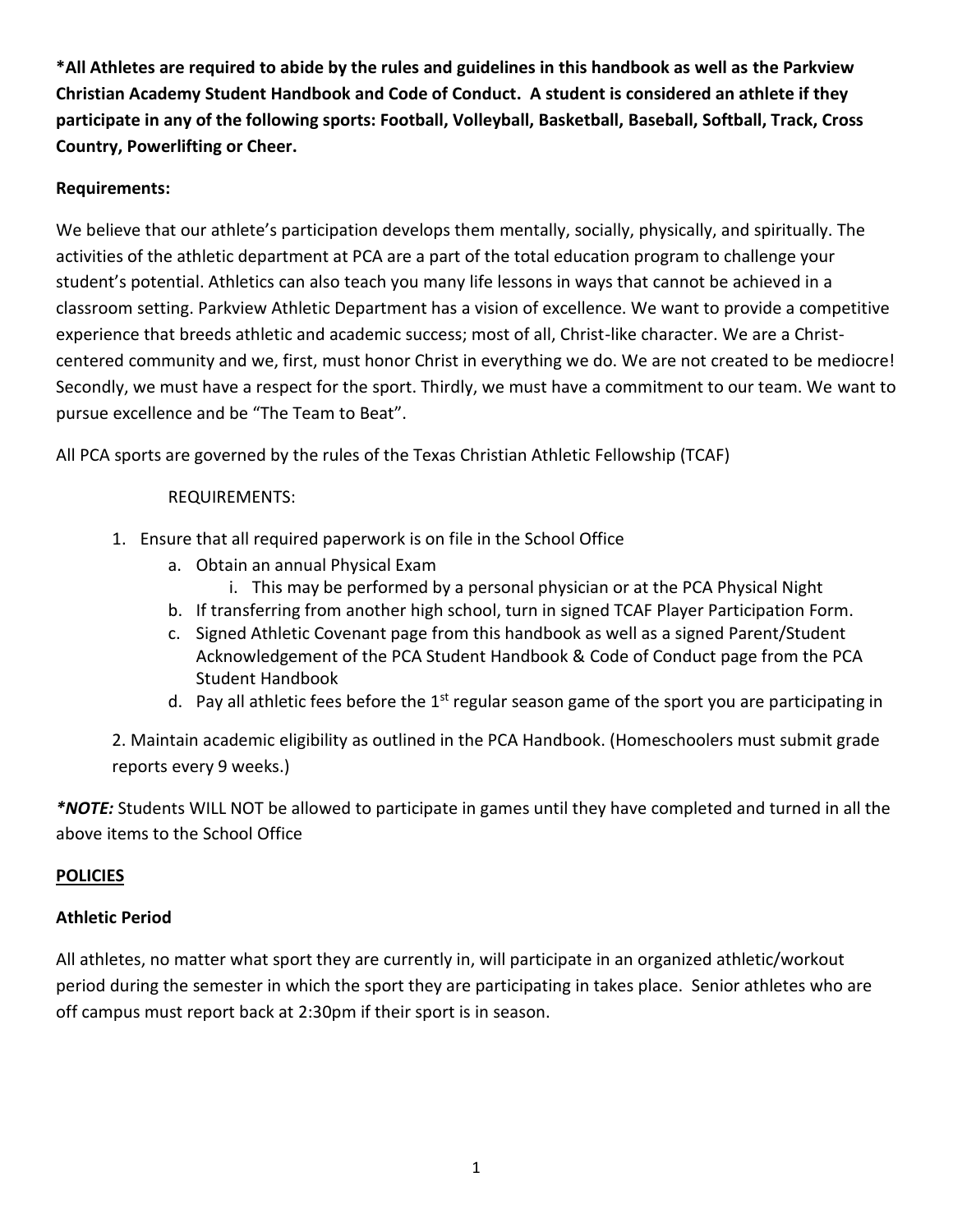## **Discipline**

Discipline will be bestowed upon the coach of each sport in which the student is competing. Each coach will have their own expectations for the team and individual roles. Discipline will be enforced to teach responsibility, good conduct, and respect.

## **Eligibility**

Staying eligible is an important factor in our athletic program. We desire that all students do well in their studies. When students do not meet the required grade point average, the ineligibility rule plays as a reminder to students to keep a balance between their education and other activities.

SCHOOL AND ACEDEMICS ALWAYS COME BEFORE ATHLETICS!

#### **Attendance**

Students must be in attendance the FIRST 4 hours of the scheduled school day in order to participate in practice or games. Exceptions may be made for prescheduled doctors appointments, but the student must turn in a signed doctors note upon their arrival to school.

#### **Ineligibility Rules/Guidelines**

- 1. If at the end of 4.5 weeks a student has any failing or incomplete grades, he/she must still attend practice, but will have to sit out at games until the next testing week (week 6).
- 2. After testing at 6 weeks, if the student is passing and has no incomplete grades he/she is eligible to participate in games, but if a student is again ruled ineligible, he/she may not participate in any athletic games or practice until eligibility is rechecked at the end of 9 weeks.
- 3. Ineligible players may not ride with his or her team to extra-curricular activities.
- 4. Ineligible players may not leave early from school to watch his or her team play.
- 5. Students that have been suspended from school may not attend any PCA events or games while on suspension.

(a) **Academic Eligibility Periods:** The first eligibility period will begin 4.5 weeks after school begins. Grades should be checked every 4.5 weeks thereafter. Any student failing the grading period will be ineligible for a period of three weeks. Ineligibility shall begin no later than the following Wednesday after progress reports or report cards are issued. After 1.5 weeks, grades will be checked again. If student is not passing all subjects or has any incomplete grades, the player will remain ineligible for the remainder of the nine week period. If said student is passing all classes, they will once again be eligible for play. Any student or coach violating this rule will be a subject to sanctions, forfeitures, or expulsion.

(b) **Accelerated Christian Education Schools:** All students must be progressing toward graduation on a credit basis and on a passing (70) basis with a regular checking procedure by each school to assure they are in good academic standing. If a question of eligibility arises, a school may be required to present the student's academic records concerning eligibility to the state office.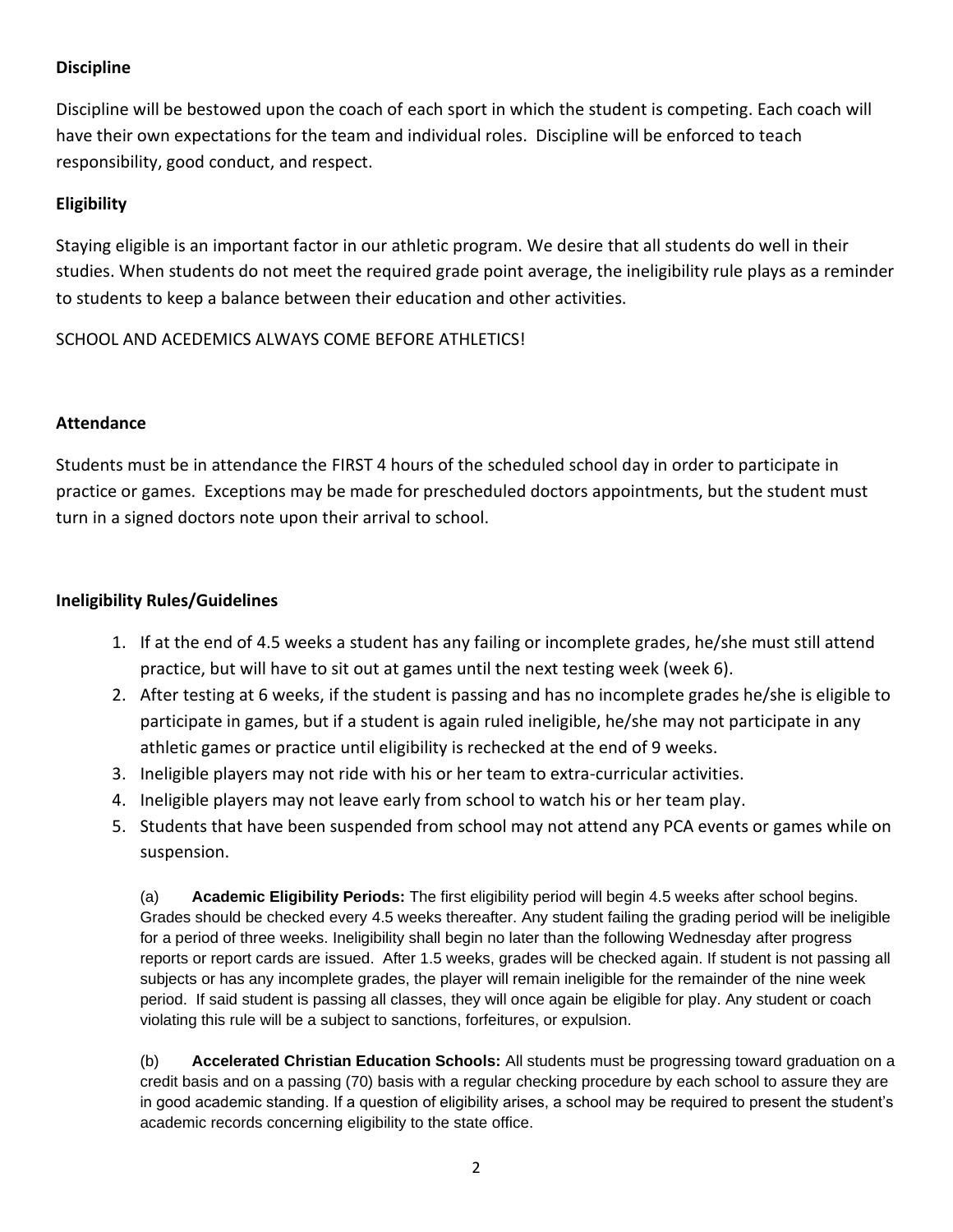#### **Freedom to Participate**

Students that have made a commitment to a team that are academically eligible and have not been suspended by the school or athletic department are expected to fulfill their commitment to all practices and games. Please do not hold your child out from competing because of grades or other discipline at home if they are eligible by school/athletic rules. PCA encourages you to come to the Athletic Director, that we might work together, rather than punish the whole team. In some cases, your athlete's nonparticipation may cause the season to end.

#### **Parent Coaching**

Coaches need freedom to teach athletes the skills and techniques they feel necessary to better our program. Please allow our coaches this freedom without negating the things they are teaching. Please allow coaches to do their job. If you have a question about technique or why something is being taught a certain way, please go see the coach and they will be glad to discuss it with you. Disagreeing and/or teaching your child something different is never good and always causes problems.

Please do not coach your kids from the bleachers. This creates a dilemma for the athletes and the coaches. The athletes don't know who to listen to and this creates problems on the court and/or field of play.

Please do not try and discuss playing time or game strategy with a coach right before or after a game or in public areas. We will be glad to meet with you and discuss any issues you have, but at the correct time and place. Our coaches are instructed to ask the parents to wait until the next day to set up a meeting. They are not "putting you off" or ignoring your concern, but following athletic policy.

#### **Quitting/Dropping Sports**

We want our athletes to learn to finish what they start. With this in mind we take quitting very seriously. If an athlete "quits" during an athletic season they will not be allowed to play another sport for one calendar year. Reasons for quitting might be: disagreeing or not liking the coach, playing time, the sport is too hard, etc.… Quitting is much different than "dropping" a sport.

In order to drop a sport a meeting must be arranged between the Administrator, Athletic Director, parents, student athlete, and coach. If a student "drops" a sport it is because the administration, coaching staff, athlete, and parents have all agreed that it is in the best interest of the student at that time.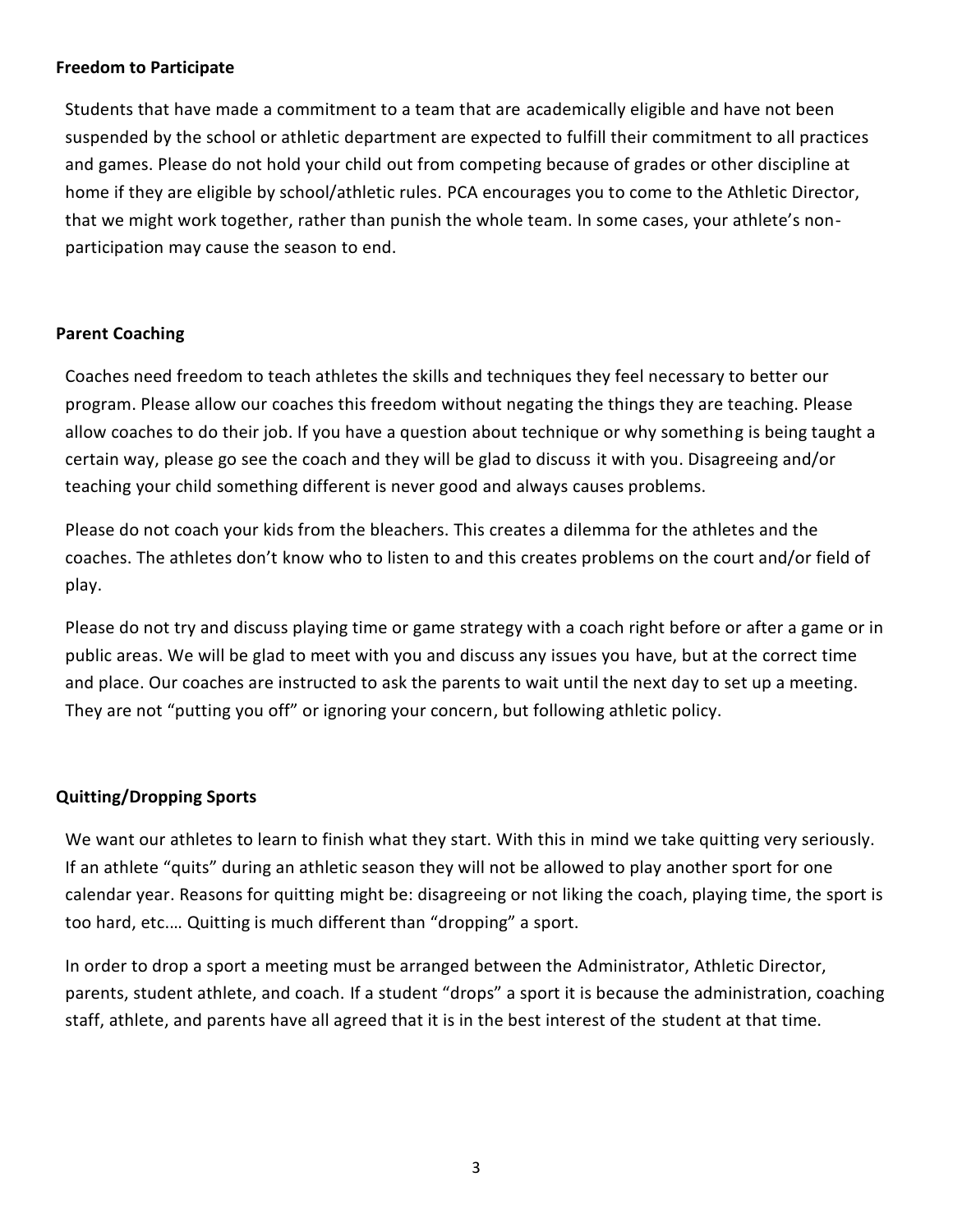## **Practice**

Practices are not voluntary! They are a part of being on a team. If an athlete is going to miss practice, they need to let the coach know before practice begins. Any athlete that misses practice without letting the coaching staff know beforehand will be handled as an unexcused absence. Excused absences need to be a rare occasion, but we understand they do happen. **Any missed practice**, excused or unexcused, must be made-up before the athlete may participate in a game. Missing practices could affect playing time as well as position on the team.

\*\*Covid Guidelines for missed practice\*\*

Any student missing practice due to a positive Covid test will not be required to make up missed practices BEFORE playing in games. The student MUST make up the practices but will be able to make up one practice per practice day until all practices are made up. Example: Student misses 10 practices due to Covid. The student returns to school on a Monday, there is a game on Tuesday. The student will make up one practice on Monday, be allowed to play in the game Tuesday, and then continue to make up one practice a day Wednesday, Thursday, Friday and so on, until all practices are made up.

If a student tests positive for Covid, they must provide a doctors note stating when they can return to school. If someone in the household tests positive for Covid, we ask that the student quarantine from practice for 48 hours to ensure no symptoms develop. If no symptoms are found, the student may return to campus.

#### Dress Code for practice

All Jr. High athletes must wear knee-length black shorts and a gray t-shirt to every practice. All varsity athletes must purchase and wear the designated PCA athletic practice clothes. Failure to do so will result in the following discipline:

1st offense: warning, must sit out of practice (counted as am 1 excused absence), athlete must make up missing practice the next day.

2nd offense: after school detention, must run after practice for being late to practice.

3rd offense: after school detention, must run after practice for being late to practice, suspended for first half of the next game.

4th offense: after school detention, must run after practice everyday for a week, suspended for 1 full game.

5th offense: must run after practice for 3 weeks, suspended for 3 games.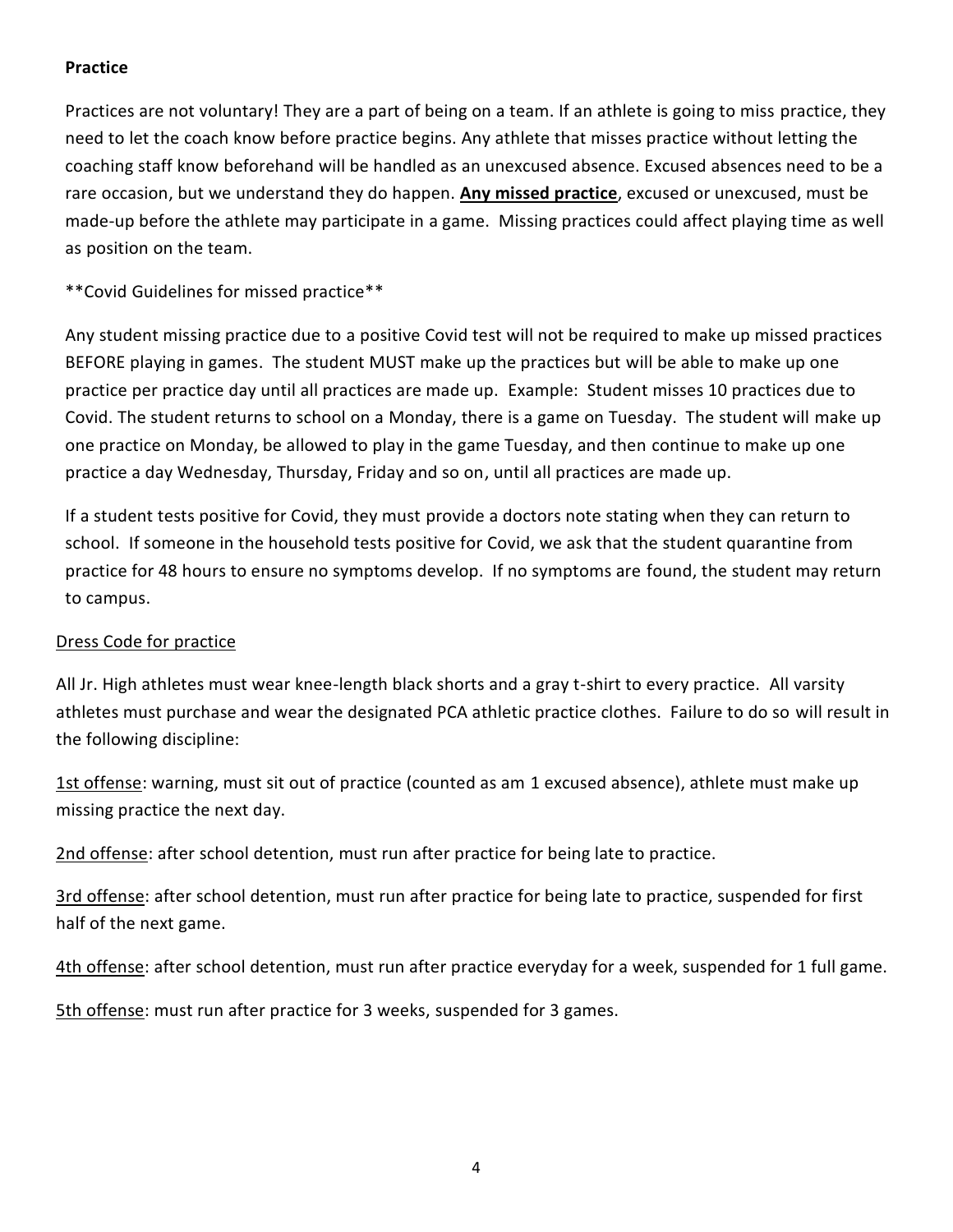#### **Guidelines for Student- Athletes**

- Treat others as you wish to be treated.
- Treat officials and opponents with respect.
- Accept without quarrel the final decision made by any official.
- Honor visiting teams and spectators as your guest and treat them as such. Likewise, behave as an honored guest you visit another school.
- Be gracious in victory and defeat. (Learn to take defeat well)
- Be as cooperative as you are competitive.
- Conduct yourself in a way that brings positive recognition to God, Parkview, your team, your sport and yourself including what you post on social media! (see social media guidelines below)
- Honor the PCA Handbook and all rules and guidelines therein. Any major offense (ie. Stealing, drugs or alcohol use, fighting or aggressive behavior, vandalism, profanity, skipping school, lying) may result in removal from the team.

## **Ejections**

Any student ejected from a game will incur a fine from TCAF. The first ejection will be \$50.00. The fee for any ejection thereafter will be decided by the TCAF board of directors. All ejection fees must be paid by the athlete's parent/guardian. All ejections will result in future game suspension.

## **Guidelines for Parents**

- We shall conduct ourselves in a way that brings positive recognition to God, Parkview, their team, their sport and themselves.
- We shall provide positive support for our children during the game.
- We shall remember that the only instruction our children should receive during a game or practice should be from the coaches.
- We shall support the drills, techniques, and strategies taught by the coaching staff.
- We shall respect our opponents in all that is said and shouted on and off the court/field.
- We shall respect the officials and their decisions
- We shall remember that coaches are not infallible evaluators of talent and potential. We should always feel free to discuss with our coach how our child can get better, but never ask why another player is getting more playing time.
- We shall not place our child between the coach and ourselves. We shall support the coach in front of our child.
- We shall wait to solve any problems or address concerns at times other than immediately before or after a game or practice. If we would like to speak to our coach, we shall schedule an appointment.
- If we have an issue or concern with a coach, we shall first speak with the coach (Matthew 18) before going to the next level of authority.

#### **SOCIAL MEDIA/ELECTROIC MEDIA GUIDELINES**

**The following definitions apply for the use of social media/electronic media for PCA:**

**Electronic Media/Social Media includes all forms of social media such as text messaging, instant messaging, electronic mail (e-mail), web logs (blogs), wikis, electronic forums (chat rooms), video-sharing websites (e.g., YouTube), editorial comments posted on the internet and social network sites (e.g., Facebook, Twitter, LinkedIn, Instagram, Snapchat).**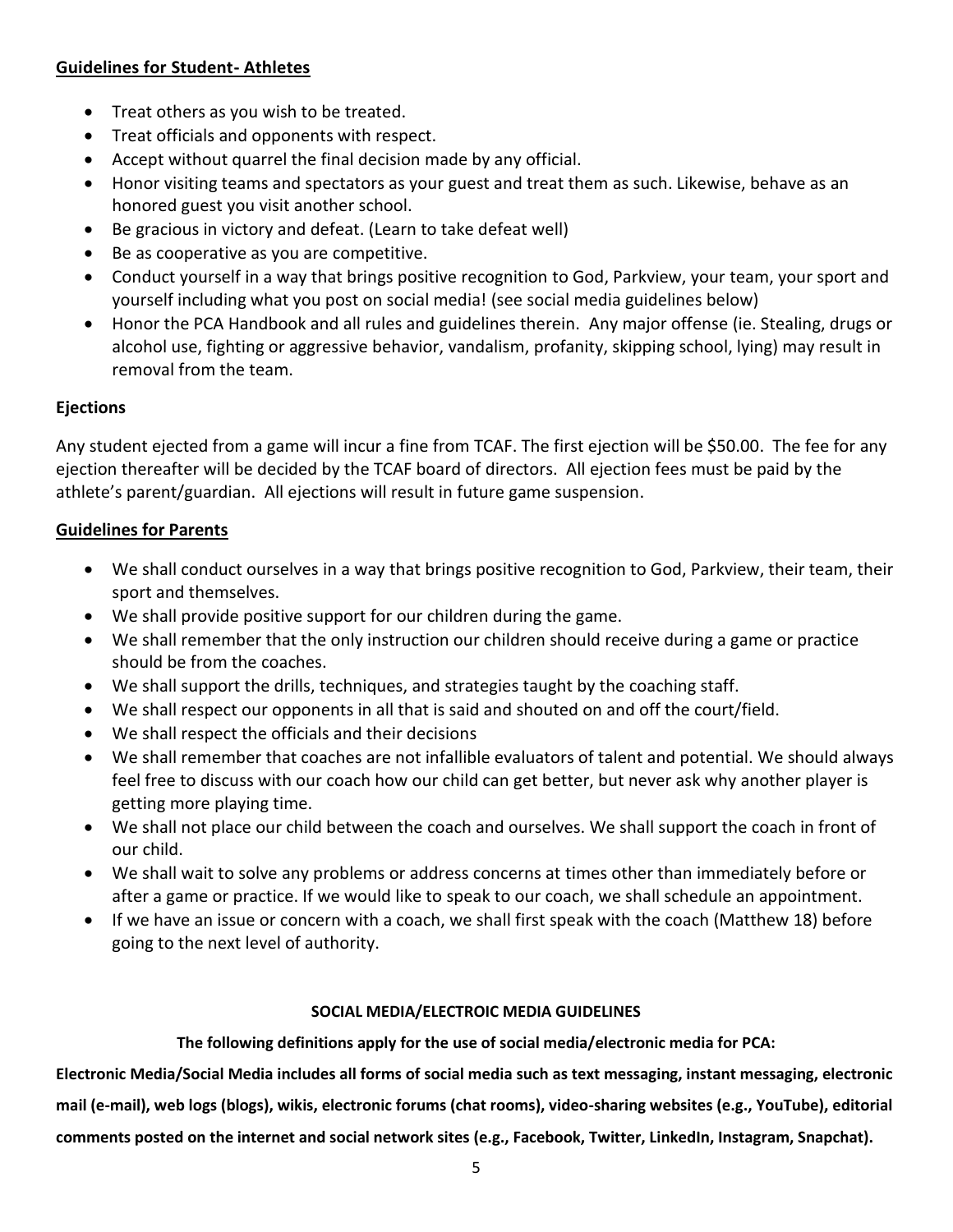## **Electronic media also includes all forms of telecommunication such as landlines, cell phones, and web-based applications.**

We recognize the role and importance of social media in today's student culture. We embrace and affirm social media's role in helping students socialize, evangelize, encourage, and maintain friendships over distances. Unfortunately, social media outlets (Facebook, Twitter, Instagram, etc.) also provide students with unavoidable temptations. Because of these temptations, we first and foremost encourage parents to take an active role in monitoring their children's usage and presence on social media sites.

As a secondary precaution, we ask that students adhere to the following guidelines in order to help maintain appropriate social media behavior:

- 1. Be responsible for your behavior and comments when communicating on social media and do not disrupt the rights of others by interfering with learning atmospheres, educational programs, or school activities.
- 2. Remember, you should post only what you want the world to see. Essentially, once you share something it is likely still available even after deletion
- 3. Be cautious when you use exaggeration, colorful language, guesswork, derogatory remarks, humor, or characterizations because it is difficult for readers to determine the seriousness of a post just by reading.
- 4. Students should refrain from:
	- posting inappropriate or threatening messages about or to another student, faculty member, or administrator
	- misrepresenting, criticizing, or denigrating the school or its employees in any way
	- posting explicit photographs or videos of themselves or another student. (be aware that posting explicit online photographs or videos may be viewed as a criminal act and subject to a police investigation.)

Students who chose to misuse social media may be given Service Hours, suspension, or expulsion for their actions. Severity of punishment will be determined by the school board.

#### **SOCIAL MEDIA/ELECTROIC MEDIA GUIDELINES REGARDING FACULTY AND STAFF**

PCA employees are not permitted to solicit or accept "Friend" requests from enrolled PCA students on any personal social media account. This includes student's accounts and PCA employee personal accounts. The only exception to this rule is in the case that a student is a family member or a member of the same organized church congregation. In the case that an employee claims an exception not based on these terms, written permission from the parent must be provided. The written consent shall include an acknowledgement by the parent that:

- a. The employee has provided the parent with a copy of this protocol
- b. The employee and the student have a social relationship outside of school via either family or church membership
- c. The parent understands that the employee's communication with the student is an exception, and deviates from the school regulations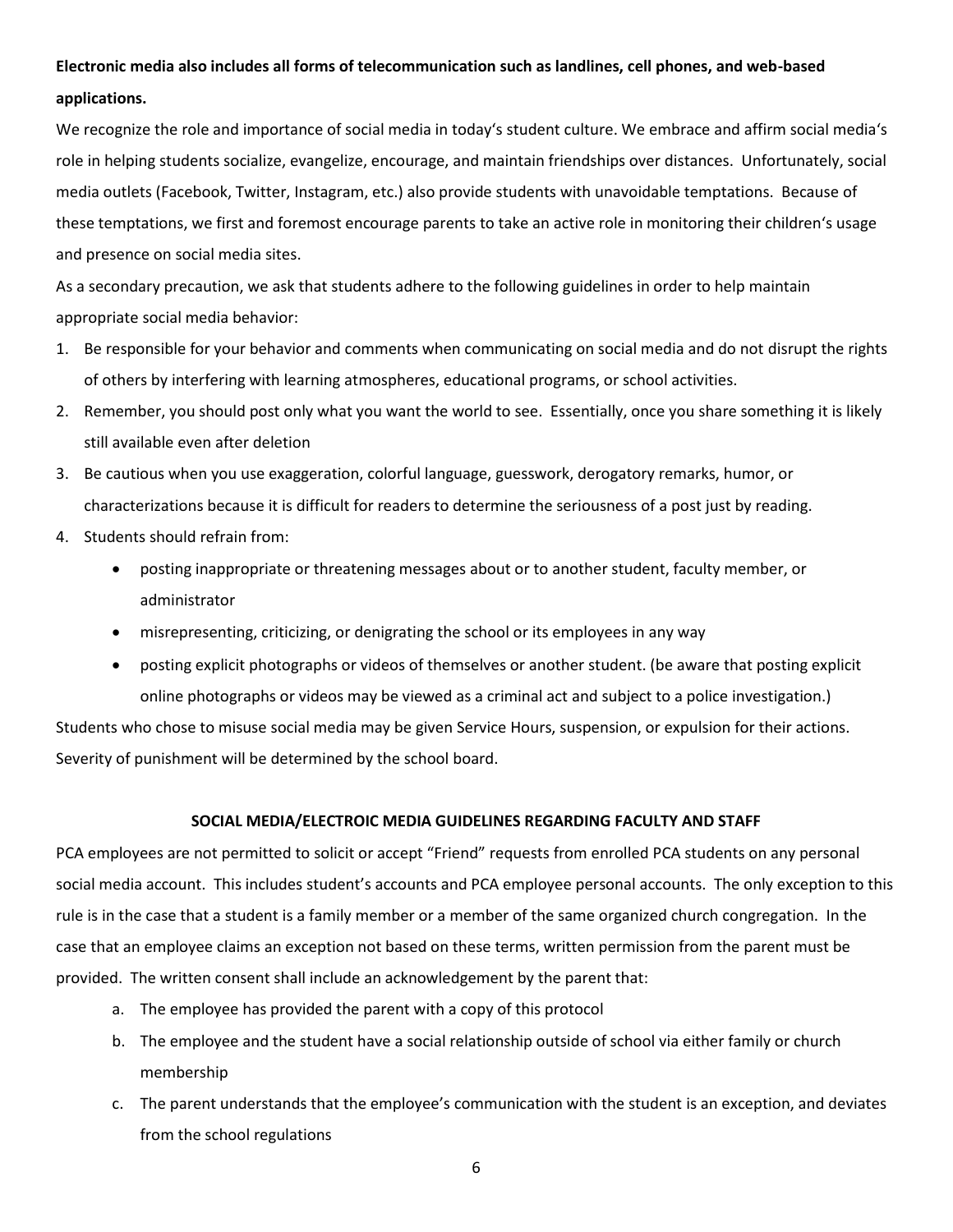- d. The parent is solely responsible for monitoring electronic media communications between the employee and the student.
- 1. PCA employees are not allowed to encourage (K-12) enrolled students to create social media accounts of any kind.
- 2. All PCA employees who choose to utilize Facebook, twitter or Instagram or any other social media platform to provide classroom information to students and parents must create an approved "teacher" page. Posts must be exclusively about classroom or school activities.
- 3. "Text" messaging between a student and faculty/staff member of PCA is prohibited unless used as a source of communication with the following protocol: The employee shall include at least one of the student's parents or guardians as a recipient on each text message to the student so that student and parent receive the same message.

#### **STAFF-STUDENT RELATIONS**

Employees are prohibited from establishing personal relationships with students that are unprofessional and thereby inappropriate. Examples of unprofessional relationships include, but are not limited to:

- 1. Employees fraternizing or communicating with students as if employees and students were peers such as writing personal letters, e-mails, or texts.
- 2. Texting students about personal matters without following the protocol outlined in the social media/electronic media guidelines regarding faculty and staff section of this handbook.
- 3. Calling students on cell phones or allowing students to make personal calls to them unrelated to homework, classwork, or practice.
- 4. Sending inappropriate pictures to students
- 5. Discussing or revealing to students personal matters about their private lives or inviting students to do the same (other than professional counseling by a school counselor).
- 6. Engaging in sexualized dialogue, whether in person, by phone, via internet, or in writing.

#### **Transportation**

Transportation will be provided by the school for all game travel. Transportation is a privilege, and all vehicles must be taken care of with the utmost respect. Students who ride school transportation become the responsibility of the school. Therefore, the following regulations must be observed:

- 1. Students are to remain seated while vehicle is in motion.
- 2. Students are to remain orderly at all times.
- 3. Students who ride to an activity with the school must return from the activity with the school. Only parents and sponsors can interrupt the round trip transportation of a student. Any other arrangements must be made in advance and in writing.